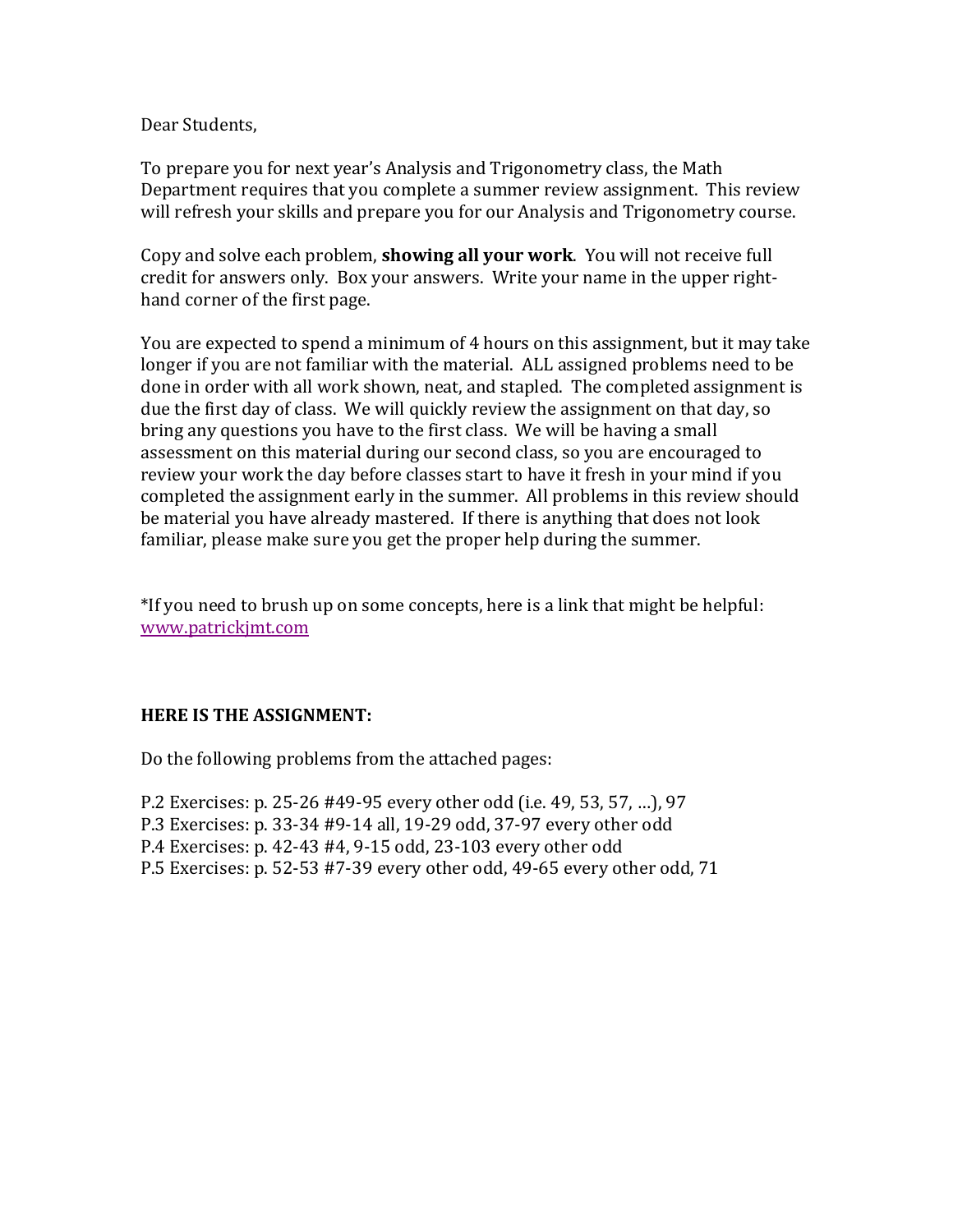# **EXERCISES**

See www.CalcChat.com for worked-out solutions to odd-numbered exercises.

#### **VOCABULARY: Fill in the blanks.**

- 1. In the exponential form  $a^n$ , *n* is the \_\_\_\_\_\_\_\_\_\_ and *a* is the \_\_\_\_\_\_\_.
- 2. A convenient way of writing very large or very small numbers is called \_\_\_\_\_\_\_\_\_\_\_\_\_\_\_\_\_\_\_\_\_\_.
- 
- 
- 5. In the radical form  $\sqrt[n]{a}$ , the positive integer *n* is called the \_\_\_\_\_\_\_\_ of the radical and the number *a* is called the  $\qquad$
- 6. When an expression involving radicals has all possible factors removed, radical-free denominators, and a reduced index, it is in
- 7. Radical expressions can be combined (added or subtracted) if they are \_\_\_\_\_\_\_\_
- 8. The expressions  $a + b\sqrt{m}$  and  $a b\sqrt{m}$  are \_\_\_\_\_\_\_\_\_\_ of each other.
- 9. The process used to create a radical-free denominator is known as \_\_\_\_\_\_\_\_\_ the denominator.
- 10. In the expression  $b^{m/n}$ , *m* denotes the the to which the base is raised and *n* denotes the <u>same</u> or root to be taken.

#### **SKILLS AND APPLICATIONS**

In Exercises 11–18, evaluate each expression.

|                           | 11. (a) $3^2 \cdot 3$                                |                       | (b) $3 \cdot 3^3$                                            |
|---------------------------|------------------------------------------------------|-----------------------|--------------------------------------------------------------|
| 12. (a) $\frac{5^5}{5^2}$ |                                                      | (b) $\frac{3^2}{3^4}$ |                                                              |
|                           | 13. (a) $(3^3)^0$                                    |                       | (b) $-3^2$                                                   |
|                           | 14. (a) $(2^3 \cdot 3^2)^2$                          |                       | (b) $\left(-\frac{3}{5}\right)^3 \left(\frac{5}{3}\right)^2$ |
|                           | 15. (a) $\frac{3}{3^{-4}}$                           |                       | (b) $48(-4)^{-3}$                                            |
|                           | 16. (a) $\frac{4 \cdot 3^{-2}}{2^{-2} \cdot 3^{-1}}$ |                       | (b) $(-2)^0$                                                 |
|                           | 17. (a) $2^{-1} + 3^{-1}$                            |                       | (b) $(2^{-1})^{-2}$<br>$\sim$ $\sim$                         |
|                           | 18. (a) $3^{-1} + 2^{-2}$                            |                       | (b) $(3^{-2})^2$                                             |

In Exercises 19-22, use a calculator to evaluate the expression. (If necessary, round your answer to three decimal places.)

|                     | 19. $(-4)^3(5^2)$ | <b>20.</b> $(8^{-4})(10^3)$ |
|---------------------|-------------------|-----------------------------|
| 21. $rac{3^6}{7^3}$ |                   | 22. $\frac{4^3}{3^{-4}}$    |

In Exercises 23–30, evaluate the expression for the given value of  $x$ .

| 23. $-3x^3$ , $x = 2$                  | <b>24.</b> $7x^{-2}$ , $x = 4$              |
|----------------------------------------|---------------------------------------------|
| <b>25.</b> $6x^0$ , $x = 10$           | 26. $5(-x)^3$ , $x = 3$                     |
| 27. $2x^3$ , $x = -3$                  | 28. $-3x^4$ , $x = -2$                      |
| <b>29.</b> $-20x^2$ , $x=-\frac{1}{2}$ | <b>30.</b> 12 $(-x)^3$ , $x = -\frac{1}{3}$ |

In Exercises 31-38, simplify each expression.

| 31. (a) $(-5z)^3$                              | (b) $5x^4(x^2)$                                                    |
|------------------------------------------------|--------------------------------------------------------------------|
| 32. (a) $(3x)^2$                               | (b) $(4x^3)^0$ , $x \neq 0$                                        |
| 33. (a) $6y^2(2y^0)^2$                         | (b) $\frac{3x^5}{r^3}$                                             |
| 34. (a) $(-z)^3(3z^4)$                         | (b) $\frac{25y^8}{10y^4}$                                          |
| 35. (a) $\frac{7x^2}{x^3}$                     | (b) $\frac{12(x+y)^3}{9(x+y)}$                                     |
| <b>36.</b> (a) $\frac{r^4}{r^6}$               | (b) $\left(\frac{4}{v}\right)^3 \left(\frac{3}{v}\right)^4$        |
| 37. (a) $\left[ (x^2y^{-2})^{-1} \right]^{-1}$ | (b) $\left(\frac{a^{-2}}{b^{-2}}\right)\left(\frac{b}{a}\right)^3$ |
| <b>38.</b> (a) $(6x^7)^0$ , $x \neq 0$         | (b) $(5x^2z^6)^3(5x^2z^6)^{-3}$                                    |

In Exercises 39-44, rewrite each expression with positive exponents and simplify.

**39.** (a)  $(x + 5)^0$ ,  $x \neq -5$ (b)  $(2x^2)^{-2}$ **40.** (a)  $(2x^5)^0$ ,  $x \neq 0$ (b)  $(z + 2)^{-3}(z + 2)^{-1}$ (b)  $\left(\frac{x}{10}\right)^{-1}$ 41. (a)  $(-2x^2)^3(4x^3)^{-1}$ (b)  $\left(\frac{x^{-3}y^4}{5}\right)^{-3}$ **42.** (a)  $(4y^{-2})(8y^4)$ (b)  $\left(\frac{a^{-2}}{b^{-2}}\right)\left(\frac{b}{a}\right)^3$ 43. (a)  $3^n \cdot 3^{2n}$ (b)  $\left(\frac{a^{-3}}{b^{-3}}\right)\left(\frac{a}{b}\right)^3$ 44. (a)  $\frac{x^2 \cdot x^n}{x^3 \cdot x^n}$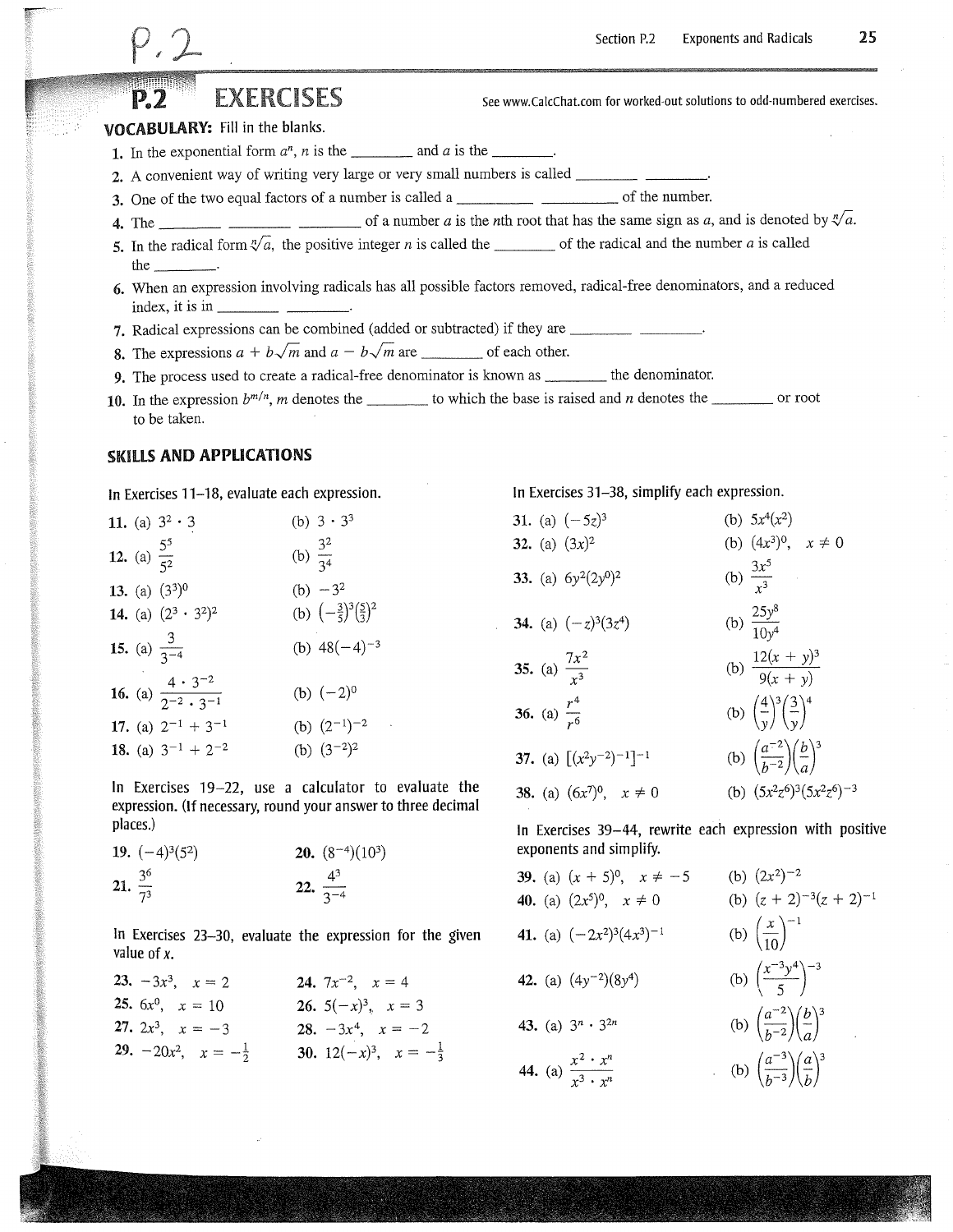

In Exercises 45-52, write the number in scientific notation.

|  | 45. 10,250.4 | 46. $-7,280,000$ |
|--|--------------|------------------|
|--|--------------|------------------|

48. 0.00052 47.  $-0.000125$ 

49. Land area of Earth: 57,300,000 square miles

50. Light year: 9,460,000,000,000 kilometers

- 51. Relative density of hydrogen: 0.0000899 gram per cubic centimeter
- 52. One micron (millionth of a meter): 0.00003937 inch

In Exercises 53-60, write the number in decimal notation.

| 53. $1.25 \times 10^5$      | 54. $-1.801 \times 10^5$           |
|-----------------------------|------------------------------------|
| 55. $-2.718 \times 10^{-3}$ | 56. 3.14 $\times$ 10 <sup>-4</sup> |

- 57. Interior temperature of the sun:  $1.5 \times 10^7$  degrees Celsius
- **58.** Charge of an electron:  $1.6022 \times 10^{-19}$  coulomb
- 59. Width of a human hair:  $9.0 \times 10^{-5}$  meter
- 60. Gross domestic product of the United States in 2007:  $1.3743021 \times 10^{13}$  dollars (Source: U.S. Department of Commerce)

In Exercises 61 and 62, evaluate each expression without using a calculator.

61. (a) 
$$
(2.0 \times 10^9)(3.4 \times 10^{-4})
$$
  
\n(b)  $(1.2 \times 10^7)(5.0 \times 10^{-3})$   
\n62. (a)  $\frac{6.0 \times 10^8}{3.0 \times 10^{-3}}$  (b)  $\frac{2.5 \times 10^{-3}}{5.0 \times 10^2}$ 

In Exercises 63 and 64, use a calculator to evaluate each expression. (Round your answer to three decimal places.)

**63.** (a) 
$$
750\left(1 + \frac{0.11}{365}\right)^{800}
$$
  
(b)  $\frac{67,000,000 + 93,000,000}{0.0052}$   
**64.** (a)  $(9.3 \times 10^6)^3(6.1 \times 10^{-4})$  (b)  $\frac{(2.414 \times 10^4)^6}{(1.68 \times 10^5)^5}$ 

In Exercises 65-70, evaluate each expression without using a calculator.



In Exercises 71-76, use a calculator to approximate the number. (Round your answer to three decimal places.)

| 71. (a) $\sqrt{57}$                       | (b) $\sqrt[5]{-27^3}$                                                     |
|-------------------------------------------|---------------------------------------------------------------------------|
| <b>72.</b> (a) $\sqrt[3]{45^2}$           | (b) $\sqrt[6]{125}$                                                       |
| 73. (a) $(-12.4)^{-1.8}$                  | (b) $(5\sqrt{3})^{-2.5}$                                                  |
| <b>74.</b> (a) $\frac{7-(4.1)^{-3.2}}{2}$ | (b) $\left(\frac{13}{3}\right)^{-3/2} - \left(-\frac{3}{2}\right)^{13/3}$ |
| 75. (a) $\sqrt{4.5 \times 10^9}$          | (b) $\sqrt[3]{6.3 \times 10^4}$                                           |
| 76. (a) $(2.65 \times 10^{-4})^{1/3}$     | (b) $\sqrt{9 \times 10^{-4}}$                                             |

In Exercises 77 and 78, use the properties of radicals to simplify each expression.

|  | 77. (a) $(\sqrt[5]{2})^5$          | (b) $\sqrt[5]{96x^5}$    |
|--|------------------------------------|--------------------------|
|  | 78. (a) $\sqrt{12} \cdot \sqrt{3}$ | (b) $\sqrt[4]{(3x^2)^4}$ |

In Exercises 79-90, simplify each radical expression.

| <b>79.</b> (a) $\sqrt{20}$               | (b) $\sqrt[3]{128}$                |
|------------------------------------------|------------------------------------|
| <b>80.</b> (a) $\sqrt[3]{\frac{16}{27}}$ | (b) $\sqrt{\frac{75}{4}}$          |
| <b>81.</b> (a) $\sqrt{72x^3}$            | (b) $\sqrt{\frac{18^2}{z^3}}$      |
| <b>82.</b> (a) $\sqrt{54xy^4}$           | (b) $\sqrt{\frac{32a^4}{h^2}}$     |
| <b>83.</b> (a) $\sqrt[3]{16x^5}$         | (b) $\sqrt{75x^2y^{-4}}$           |
| <b>84.</b> (a) $\sqrt[4]{3x^4y^2}$       | (b) $\sqrt[5]{160x^8z^4}$          |
| 85. (a) $2\sqrt{50} + 12\sqrt{8}$        | (b) $10\sqrt{32} - 6\sqrt{18}$     |
| 86. (a) $4\sqrt{27} - \sqrt{75}$         | (b) $\sqrt[3]{16} + 3\sqrt[3]{54}$ |
| 87. (a) $5\sqrt{x} - 3\sqrt{x}$          | (b) $-2\sqrt{9y} + 10\sqrt{y}$     |
| 88. (a) $8\sqrt{49x} - 14\sqrt{100x}$    |                                    |
| (b) $-3\sqrt{48x^2} + 7\sqrt{75x^2}$     |                                    |
| 89. (a) $3\sqrt{x+1} + 10\sqrt{x+1}$     |                                    |
| (b) $7\sqrt{80x} - 2\sqrt{125x}$         |                                    |
| 90. (a) $-\sqrt{x^3-7}+5\sqrt{x^3-7}$    |                                    |
| (b) $11\sqrt{245x^3} - 9\sqrt{45x^3}$    |                                    |

In Exercises 91-94, complete the statement with  $\lt$ , =, or >.

91. 
$$
\sqrt{5} + \sqrt{3}
$$
  $\sqrt{5 + 3}$  92.  $\sqrt{\frac{3}{11}} \frac{\sqrt{3}}{\sqrt{11}}$   
93. 5  $\sqrt{3^2 + 2^2}$  94. 5  $\sqrt{3^2 + 4^2}$ 

In Exercises 95-98, rationalize the denominator of the expression. Then simplify your answer.

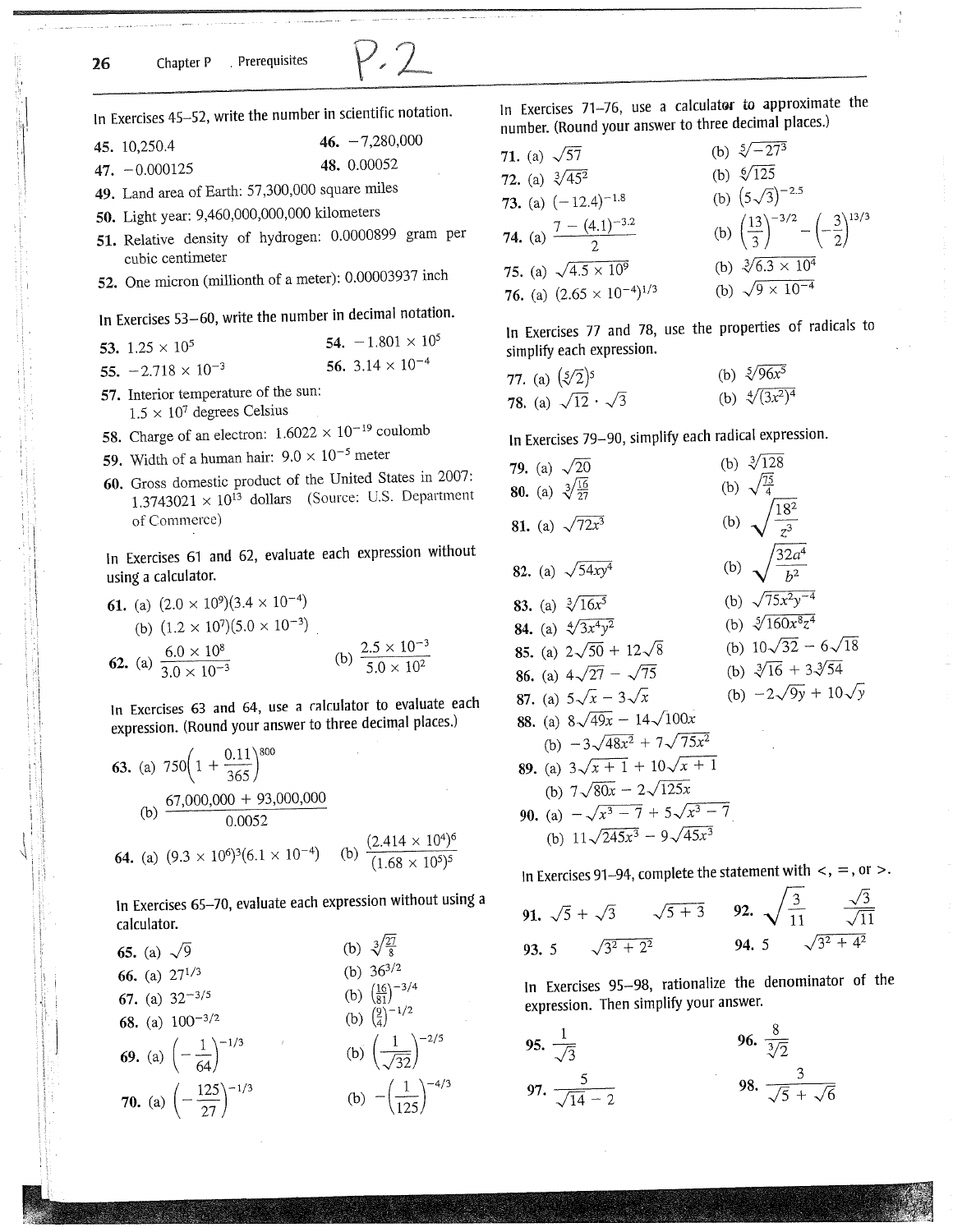# **EXERCISES**

See www.CalcChat.com for worked-out solutions to odd-numbered exercises.

#### **VOCABULARY**

In Exercises 1–5, fill in the blanks.

- 1. For the polynomial  $a_n x^n + a_{n-1} x^{n-1} + \cdots + a_1 x + a_0$ ,  $a_n \neq 0$ , the degree is \_\_\_\_\_\_, the leading coefficient is \_\_\_\_\_\_\_\_, and the constant term is \_\_\_\_\_\_\_\_.
- 2. A polynomial in x in standard form is written with \_\_\_\_\_\_\_\_\_\_\_ powers of x.
- 3. A polynomial with one term is called a \_\_\_\_\_\_\_\_, while a polynomial with two terms is called a \_\_\_\_\_\_\_, and a polynomial with three terms is called a
- 
- 

In Exercises  $6-8$ , match the special product form with its name.

6.  $(u + v)(u - v) = u^2 - v^2$ (a) A binomial sum squared 7.  $(u + v)^2 = u^2 + 2uv + v^2$ (b) A binomial difference squared 8.  $(u - v)^2 = u^2 - 2uv + v^2$ (c) The sum and difference of same terms

#### **SKILLS AND APPLICATIONS**

In Exercises 9–14, match the polynomial with its description. [The polynomials are labeled  $(a)$ ,  $(b)$ ,  $(c)$ ,  $(d)$ ,  $(e)$ , and  $(f)$ .]

(b)  $1 - 2x^3$ (a)  $3x^2$ (c)  $x^3 + 3x^2 + 3x + 1$ (d)  $12$ (f)  $\frac{2}{3}x^4 + x^2 + 10$ (e)  $-3x^5 + 2x^3 + x$ 

- 9. A polynomial of degree 0
- 10. A trinomial of degree 5

11. A binomial with leading coefficient  $-2$ 

12. A monomial of positive degree

13. A trinomial with leading coefficient  $\frac{2}{3}$ 

14. A third-degree polynomial with leading coefficient 1

In Exercises 15-18, write a polynomial that fits the description. (There are many correct answers.)

15. A third-degree polynomial with leading coefficient  $-2$ 

16. A fifth-degree polynomial with leading coefficient 6

17. A fourth-degree binomial with a negative leading coefficient

18. A third-degree binomial with an even leading coefficient

In Exercises 19-30, (a) write the polynomial in standard form, (b) identify the degree and leading coefficient of the polynomial, and (c) state whether the polynomial is a monomial, a binomial, or a trinomial.

| 19. $14x - \frac{1}{2}x^5$  |       | 20. $2x^2 - x + 1$   |
|-----------------------------|-------|----------------------|
| <b>21.</b> $x^2 - 4 - 3x^4$ | 22.7x |                      |
| 23. $3 - x^6$               |       | 24. $-y + 25y^2 + 1$ |

| 25.3 |                         | 26. $-8 + t^2$               |
|------|-------------------------|------------------------------|
|      | 27. 1 + $6x^4$ – $4x^5$ | 28. $3 + 2x$                 |
|      | <b>29.</b> $4x^3y$      | 30. $-x^5y + 2x^2y^2 + xy^4$ |

In Exercises 31-36, determine whether the expression is a polynomial. If so, write the polynomial in standard form.

| 31. $2x - 3x^3 + 8$   | 32. $5x^4 - 2x^2 + x^{-2}$ |
|-----------------------|----------------------------|
| 33. $\frac{3x+4}{x}$  | 34. $\frac{x^2+2x-3}{2}$   |
| 35. $y^2 - y^4 + y^3$ | 36. $y^4 - \sqrt{y}$       |

In Exercises 37–54, perform the operation and write the result in standard form.

37.  $(6x + 5) - (8x + 15)$ 38.  $(2x^2 + 1) - (x^2 - 2x + 1)$ 39.  $-(t^3 - 1) + (6t^3 - 5t)$ 40.  $-(5x^2 - 1) - (-3x^2 + 5)$ 41.  $(15x^2 - 6) - (-8.3x^3 - 14.7x^2 - 17)$ 42.  $(15.6w^4 - 14w - 17.4) - (16.9w^4 - 9.2w + 13)$ 43.  $5z - [3z - (10z + 8)]$ 44.  $(y^3 + 1) - [(y^2 + 1) + (3y - 7)]$ 45.  $3x(x^2 - 2x + 1)$  46.  $y^2(4y^2 + 2y - 3)$ 48.  $(-3x)(5x + 2)$ 47.  $-5z(3z-1)$ 50.  $-4x(3 - x^3)$ 49.  $(1 - x^3)(4x)$ 52.  $(2 - 3.5y)(2y^3)$ 51.  $(1.5t^2 + 5)(-3t)$ 53.  $-2x(0.1x + 17)$  54.  $6y(5 - \frac{3}{8}y)$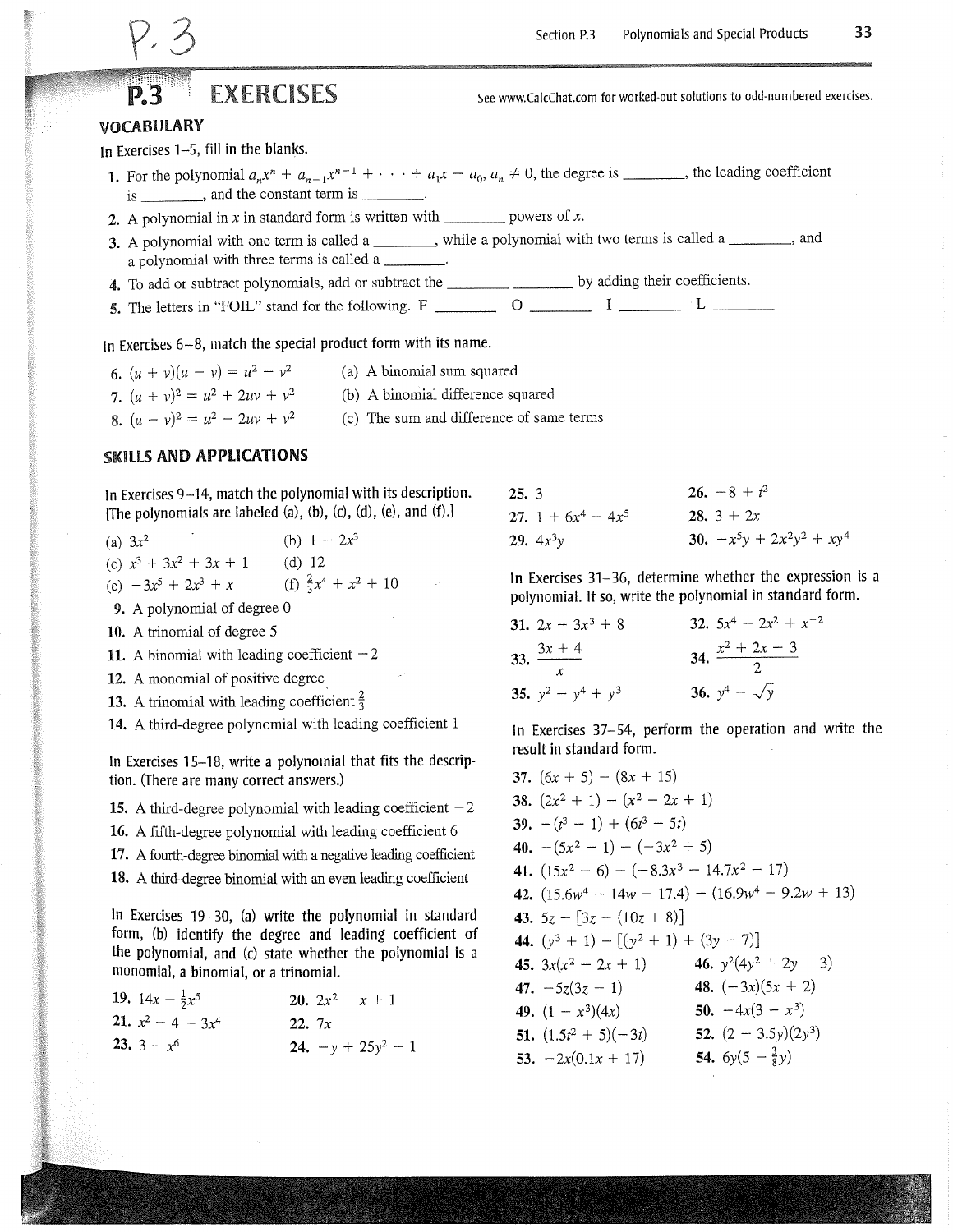$$
\cdot \not
$$

In Exercises 55-62, perform the operation.

- 55. Add  $7x^3 2x^2 + 8$  and  $-3x^3 4$ .
- 56. Add  $2x^5 3x^3 + 2x + 3$  and  $4x^3 + x 6$ .
- 57. Subtract  $x 3$  from  $5x^2 3x + 8$ .
- 58. Subtract  $-t^4 + 0.5t^2 5.6$  from  $0.6t^4 2t^2$ .
- 59. Multiply  $(x + 7)$  and  $(2x + 3)$ .
- 60. Multiply  $(3x + 1)$  and  $(x 5)$ .
- 61. Multiply  $(x^2 + 2x + 3)$  and  $(x^2 2x + 3)$ .
- 62. Multiply  $(x^2 + x 4)$  and  $(x^2 2x + 1)$ .

# In Exercises 63-100, multiply or find the special product.

64.  $(x - 5)(x + 10)$ 63.  $(x + 3)(x + 4)$ 66.  $(7x - 2)(4x - 3)$ 65.  $(3x - 5)(2x + 1)$ 68.  $(2x + 3)(2x - 3)$ 67.  $(x + 10)(x - 10)$ 70.  $(4a + 5b)(4a - 5b)$ 69.  $(x + 2y)(x - 2y)$ 72.  $(5 - 8x)^2$ 71.  $(2x + 3)^2$ 74.  $(x - 2)^3$ 73.  $(x + 1)^3$ 76.  $(3x + 2y)^3$ 75.  $(2x - y)^3$ 78.  $(8x + 3)^2$ 77.  $(4x^3 - 3)^2$ 79.  $(x^2 - x + 1)(x^2 + x + 1)$ 80.  $(x^2 + 3x - 2)(x^2 - 3x - 2)$ 81.  $(-x^2 + x - 5)(3x^2 + 4x + 1)$ 82.  $(2x^2 - x + 4)(x^2 + 3x + 2)$ 83.  $\lceil (m-3) + n \rceil \lceil (m-3) - n \rceil$ **84.**  $[(x-3y) + z][(x-3y) - z]$ **86.**  $[(x + 1) - y]^2$ 85.  $[(x-3) + y]^2$ 87.  $(2r^2 - 5)(2r^2 + 5)$  88.  $(3a^3 - 4b^2)(3a^3 + 4b^2)$ **90.**  $(\frac{3}{5}t+4)^2$ **89.**  $(\frac{1}{4}x - 5)^2$ **89.**  $\left(\frac{1}{4}x - 5\right)^2$ <br>**91.**  $\left(\frac{1}{5}x - 3\right)\left(\frac{1}{5}x + 3\right)$ **92.**  $(3x + \frac{1}{6})(3x - \frac{1}{6})$ 93.  $(2.4x + 3)^2$ 94.  $(1.8y - 5)^2$ 95.  $(1.5x - 4)(1.5x + 4)$ 96.  $(2.5y + 3)(2.5y - 3)$ 97.  $5x(x + 1) - 3x(x + 1)$ 98.  $(2x - 1)(x + 3) + 3(x + 3)$ 99.  $(u + 2)(u - 2)(u^2 + 4)$ 100.  $(x + y)(x - y)(x^2 + y^2)$ 

In Exercises 101-104, find the product. (The expressions are not polynomials, but the formulas can still be used.)

101.  $(\sqrt{x} + \sqrt{y})(\sqrt{x} - \sqrt{y})$ 102.  $(5 + \sqrt{x})(5 - \sqrt{x})$ 103.  $(x - \sqrt{5})^2$ 104.  $(x + \sqrt{3})^2$ 

- 105. COST, REVENUE, AND PROFIT An electronics manufacturer can produce and sell  $x$  MP3 players per week. The total cost  $C$  (in dollars) of producing  $x$ MP3 players is  $C = 73x + 25{,}000$ , and the total revenue R (in dollars) is  $R = 95x$ .
	- (a) Find the profit  $P$  in terms of  $x$ .
	- (b) Find the profit obtained by selling 5000 MP3 players per week.
- 106. COST, REVENUE, AND PROFIT An artisan can produce and sell  $x$  hats per month. The total cost  $C$  (in dollars) for producing x hats is  $C = 460 + 12x$ , and the total revenue R (in dollars) is  $R = 36x$ .
	- (a) Find the profit  $P$  in terms of  $x$ .
	- (b) Find the profit obtained by selling 42 hats per month.
- 107. COMPOUND INTEREST After 2 years, an investment of \$500 compounded annually at an interest rate r will yield an amount of  $500(1 + r)^2$ .
	- (a) Write this polynomial in standard form.
	- (b) Use a calculator to evaluate the polynomial for the values of  $r$  shown in the table.

|                |  | $2\frac{1}{2}\%$ 3% 4% 4 <sup>1</sup> / <sub>2</sub> % 5% |  |
|----------------|--|-----------------------------------------------------------|--|
| $500(1 + r)^2$ |  |                                                           |  |

(c) What conclusion can you make from the table?

- 108. COMPOUND INTEREST After 3 years, an investment of \$1200 compounded annually at an interest rate r will yield an amount of  $1200(1 + r)^3$ .
	- (a) Write this polynomial in standard form.
	- (b) Use a calculator to evaluate the polynomial for the values of  $r$  shown in the table.

|                 |  |  | $2\%$   3%   3 <sup>1</sup> / <sub>2</sub> %   4%   4 <sup>1</sup> / <sub>2</sub> % |
|-----------------|--|--|-------------------------------------------------------------------------------------|
| $1200(1 + r)^3$ |  |  |                                                                                     |

(c) What conclusion can you make from the table?

109. VOLUME OF A BOX A take-out fast-food restaurant is constructing an open box by cutting squares from the corners of a piece of cardboard that is 18 centimeters by 26 centimeters (see figure). The edge of each cut-out square is  $x$  centimeters.



- (a) Find the volume of the box in terms of  $x$ .
- (b) Find the volume when  $x = 1$ ,  $x = 2$ , and  $x = 3$ .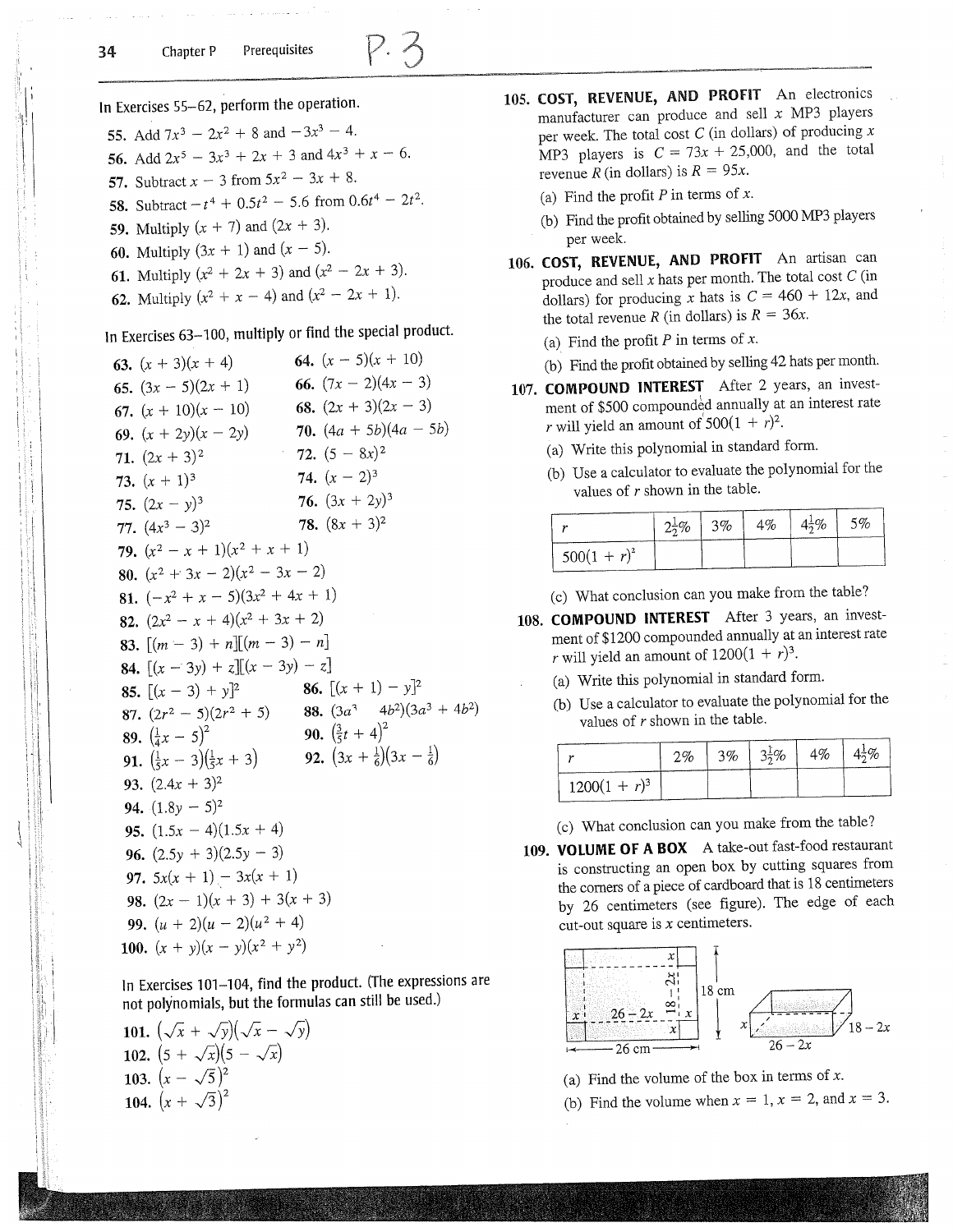# **EXERCISES**

### **VOCABULARY**

P.4

In Exercises 1-3, fill in the blanks.

- 1. The process of writing a polynomial as a product is called \_\_\_\_\_\_\_\_.
- 2. A polynomial is \_\_\_\_\_\_\_\_\_\_\_\_\_\_\_\_\_\_\_\_\_\_\_\_ when each of its factors is prime.
- 

4. Match the factored form of the polynomial with its name.

(i) Perfect square trinomial (a)  $u^2 - v^2 = (u + v)(u - v)$ 

(b)  $u^3 - v^3 = (u - v)(u^2 + uv + v^2)$  (ii) Difference of two squares

(c)  $u^2 - 2uv + v^2 = (u - v)^2$ (iii) Difference of two cubes

### **SKILLS AND APPLICATIONS**

In Exercises 5-8, find the greatest common factor of the expressions.

| 5. 80, 280                            | 6. 24, 96, 256                    |
|---------------------------------------|-----------------------------------|
| 7. $12x^2y^3$ , $18x^2y$ , $24x^3y^2$ | 8. $15(x + 2)^3$ , $42x(x + 2)^2$ |

In Exercises 9-16, factor out the common factor.

| 9. $4x + 16$               | 10. $5y - 30$               |
|----------------------------|-----------------------------|
| 11. $2x^3 - 6x$            | 12. $3z^3 - 6z^2 + 9z$      |
| 13. $3x(x-5) + 8(x - 5)$   | 14. $3x(x + 2) - 4(x + 2)$  |
| 15. $(x + 3)^2 - 4(x + 3)$ | 16. $(5x - 4)^2 + (5x - 4)$ |

In Exercises 17-22, find the greatest common factor such that the remaining factors have only integer coefficients.

| 17. $\frac{1}{2}x + 4$           | 18. $\frac{1}{3}y + 5$                                            |
|----------------------------------|-------------------------------------------------------------------|
| 19. $\frac{1}{2}x^3 + 2x^2 - 5x$ | 20. $\frac{1}{3}y^4 - 5y^2 + 2y$                                  |
|                                  | 21. $\frac{2}{3}x(x-3) - 4(x-3)$ 22. $\frac{4}{5}y(y+1) - 2(y+1)$ |

In Exercises 23-32, completely factor the difference of two squares.

| 23. $x^2 - 81$            | 24. $x^2$ – 64             |
|---------------------------|----------------------------|
| 25. $48y^2 - 27$          | 26. $50 - 98z^2$           |
| 27. $16x^2 - \frac{1}{9}$ | 28. $\frac{4}{25}y^2 - 64$ |
| 29. $(x-1)^2-4$           | 30. 25 – $(z + 5)^2$       |
| 31. $9u^2 - 4v^2$         | 32. $25x^2 - 16y^2$        |

In Exercises 33-44, factor the perfect square trinomial.

| 33. $x^2 - 4x + 4$                      | 34. $x^2 + 10x + 25$                                |
|-----------------------------------------|-----------------------------------------------------|
| 35. $4t^2 + 4t + 1$                     | 36. $9x^2 - 12x + 4$                                |
| 37. $25y^2 - 10y + 1$                   | 38. $36y^2 - 108y + 81$                             |
| 39. $9u^2 + 24uv + 16v^2$               | 40. $4x^2 - 4xy + y^2$                              |
| 41. $x^2 - \frac{4}{3}x + \frac{4}{9}$  | 42. $z^2 + z + \frac{1}{4}$                         |
| 43. $4x^2 - \frac{4}{3}x + \frac{1}{9}$ | 44. 9y <sup>2</sup> – $\frac{3}{2}y + \frac{1}{16}$ |

In Exercises 45-56, factor the sum or difference of cubes.

See www.CalcChat.com for worked-out solutions to odd-numbered exercises.

| 45. $x^3 - 8$            | 46. 27 – $\dot{x}^3$      |
|--------------------------|---------------------------|
| 47. $y^3$ + 64           | 48. $z^3$ + 216           |
| 49. $x^3 - \frac{8}{27}$ | 50. $y^3 + \frac{8}{125}$ |
| 51. $8t^3 - 1$           | 52. $27x^3 + 8$           |
| 53. $u^3 + 27v^3$        | 54. $64x^3 - y^3$         |
| 55. $(x + 2)^3 - y^3$    | 56. $(x - 3y)^3 - 8z^3$   |

In Exercises 57-70, factor the trinomial.

| 57. $x^2 + x - 2$     | 58. $x^2 + 5x + 6$    |
|-----------------------|-----------------------|
| 59. $s^2$ – 5s + 6    | 60. $t^2 - t - 6$     |
| 61. 20 - $y - y^2$    | 62. 24 + $5z - z^2$   |
| 63. $x^2 - 30x + 200$ | 64. $x^2 - 13x + 42$  |
| 65. $3x^2 - 5x + 2$   | 66. $2x^2 - x - 1$    |
| 67. $5x^2 + 26x + 5$  | 68. $12x^2 + 7x + 1$  |
| 69. $-9z^2 + 3z + 2$  | 70. $-5u^2 - 13u + 6$ |

In Exercises 71-78, factor by grouping.

| 71. $x^3 - x^2 + 2x - 2$   | 72. $x^3 + 5x^2 - 5x - 25$    |
|----------------------------|-------------------------------|
| 73. $2x^3 - x^2 - 6x + 3$  | 74. $5x^3 - 10x^2 + 3x - 6$   |
| 75. $6 + 2x - 3x^3 - x^4$  | 76. $x^5 + 2x^3 + x^2 + 2$    |
| 77. $6x^3 - 2x + 3x^2 - 1$ | 78. $8x^5 - 6x^2 + 12x^3 - 9$ |

In Exercises 79-84, factor the trinomial by grouping.

| 79. $3x^2 + 10x + 8$  | 80. $2x^2 + 9x + 9$   |
|-----------------------|-----------------------|
| 81. $6x^2 + x - 2$    | 82. $6x^2 - x - 15$   |
| 83. $15x^2 - 11x + 2$ | 84. $12x^2 - 13x + 1$ |

In Exercises 85-120, completely factor the expression.

| <b>85.</b> $6x^2 - 54$ | 86. $12x^2 - 48$ |
|------------------------|------------------|
| 87. $x^3 - x^2$        | 88. $x^3 - 4x^2$ |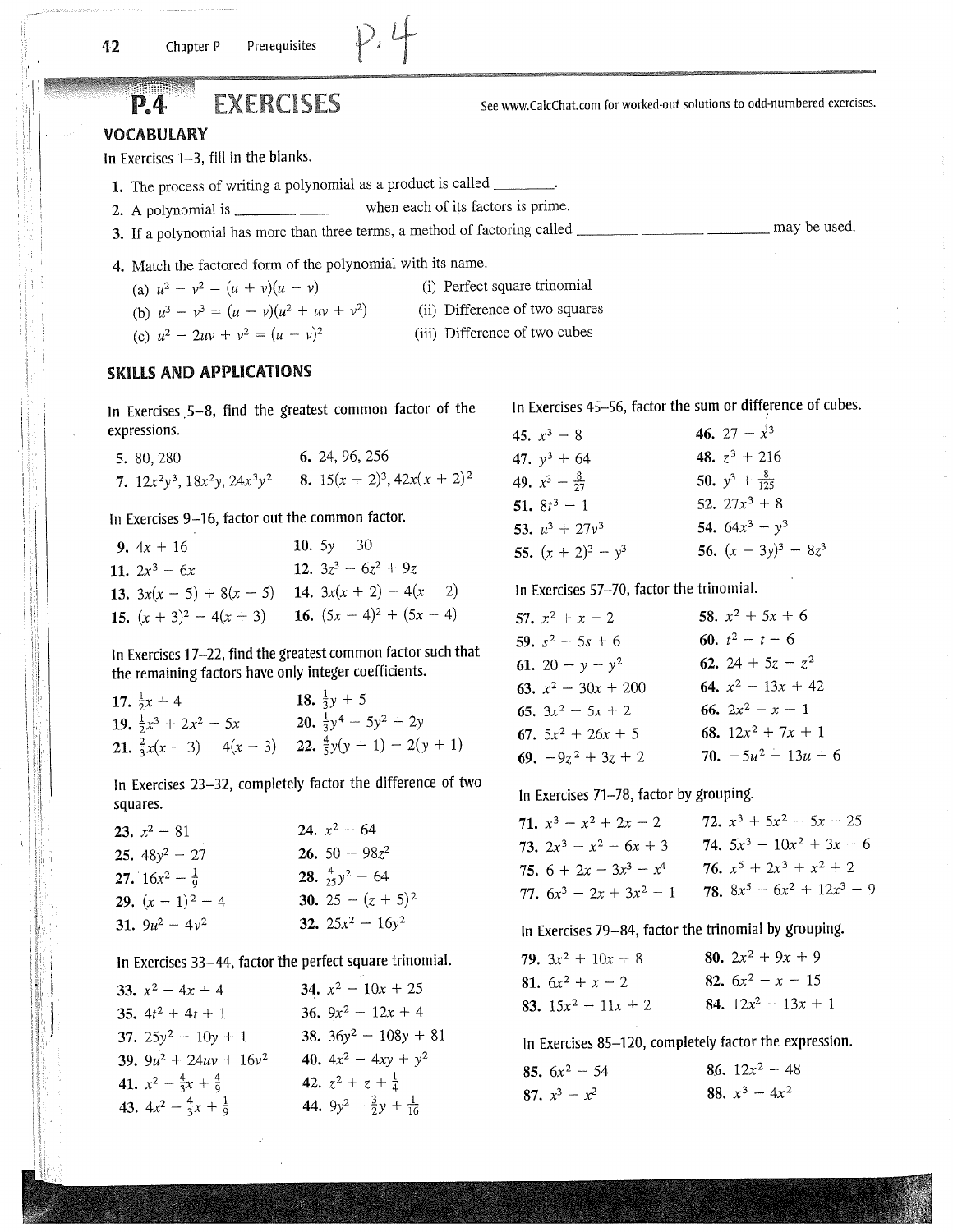89. 
$$
x^3 - 16x
$$
  
\n90.  $x^3 - 9x$   
\n91.  $x^2 - 2x + 1$   
\n92.  $16 + 6x - x^2$   
\n93.  $1 - 4x + 4x^2$   
\n94.  $-9x^2 + 6x - 1$   
\n95.  $2x^2 + 4x - 2x^3$   
\n96.  $13x + 6 + 5x^2$   
\n97.  $\frac{1}{81}x^2 + \frac{2}{9}x - 8$   
\n98.  $\frac{1}{8}x^2 - \frac{1}{96}x - \frac{1}{16}$   
\n99.  $3x^3 + x^2 + 15x + 5$   
\n100.  $5 - x + 5x^2 - x^3$   
\n101.  $x^4 - 4x^3 + x^2 - 4x$   
\n102.  $3u - 2u^2 + 6 - u^3$   
\n103.  $2x^3 + x^2 - 8x - 4$   
\n104.  $3x^3 + x^2 - 27x - 9$   
\n105.  $\frac{1}{4}x^3 + 3x^2 + \frac{3}{4}x + 9$   
\n106.  $\frac{1}{5}x^3 + x^2 - x - 5$   
\n107.  $(t - 1)^2 - 49$   
\n108.  $(x^2 + 1)^2 - 4x^2$   
\n109.  $(x^2 + 8)^2 - 36x^2$   
\n110.  $2t^3 - 16$   
\n111.  $5x^3 + 40$   
\n112.  $4x(2x - 1) + (2x - 1)^2$   
\n113.  $5(3 - 4x)^2 - 8(3 - 4x)(5x - 1)$   
\n114.  $2(x + 1)(x - 3)^2 - 3(x + 1)^2(x - 3)$   
\n115.  $7(3x + 2)^2(1 - x)^2 + (3x + 2)(1 - x)^3$   
\n116.  $7x($ 

GEOMETRIC MODELING In Exercises 121-124, match the factoring formula with the correct "geometric factoring model." [The models are labeled (a), (b), (c), and (d).] For instance, a factoring model for

 $2x^2 + 3x + 1 = (2x + 1)(x + 1)$ 

is shown in the following figure.





124.  $ab + a + b + 1 = (a + 1)(b + 1)$ 

GEOMETRIC MODELING In Exercises 125-128, draw a "geometric factoring model" to represent the factorization.

125.  $3x^2 + 7x + 2 = (3x + 1)(x + 2)$ 126.  $x^2 + 4x + 3 = (x + 3)(x + 1)$ 127.  $2x^2 + 7x + 3 = (2x + 1)(x + 3)$ 128.  $x^2 + 3x + 2 = (x + 2)(x + 1)$ 

**GEOMETRY** In Exercises 129-132, write an expression in factored form for the area of the shaded portion of the figure.